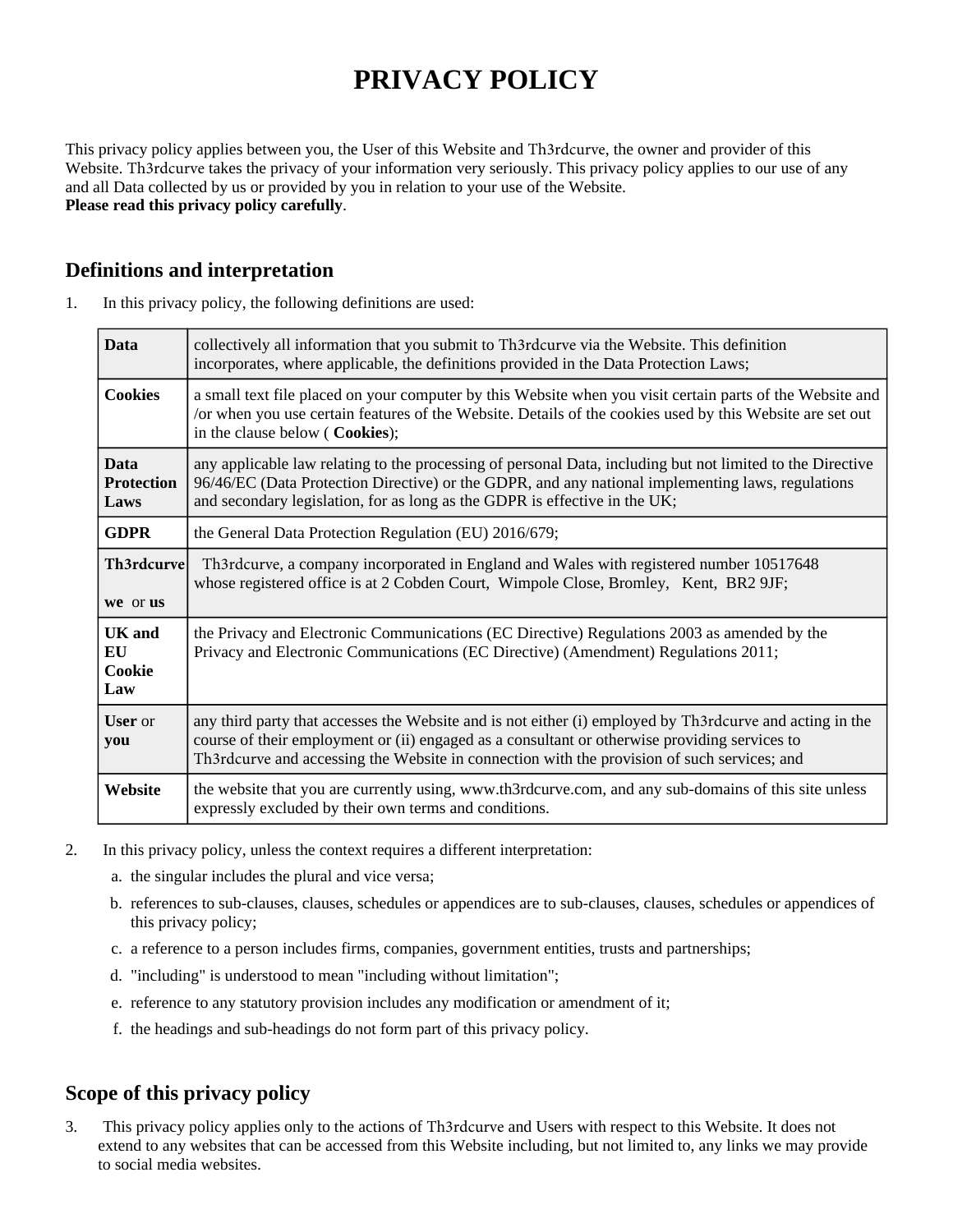4. For purposes of the applicable Data Protection Laws, Th3rdcurve is the "data controller". This means that Th3rdcurve determines the purposes for which, and the manner in which, your Data is processed.

#### **Data collected**

- 5. We may collect the following Data, which includes personal Data, from you:
	- a. name;
	- b. contact Information such as email addresses and telephone numbers;

in each case, in accordance with this privacy policy.

#### **How we collect Data**

- 6. We collect Data in the following ways:
	- a. data is given to us by you ; and
	- b. data is collected automatically.

#### **Data that is given to us by you**

- 7. Th3rdcurve will collect your Data in a number of ways, for example:
	- a. when you contact us through the Website, by telephone, post, e-mail or through any other means;
	- b. when you elect to receive marketing communications from us;

in each case, in accordance with this privacy policy.

#### **Data that is collected automatically**

- 8. To the extent that you access the Website, we will collect your Data automatically, for example:
	- a. we automatically collect some information about your visit to the Website. This information helps us to make improvements to Website content and navigation, and includes your IP address, the date, times and frequency with which you access the Website and the way you use and interact with its content.
	- b. we will collect your Data automatically via cookies, in line with the cookie settings on your browser. For more information about cookies, and how we use them on the Website, see the section below, headed "Cookies".

## **Our use of Data**

- 9. Any or all of the above Data may be required by us from time to time in order to provide you with the best possible service and experience when using our Website. Specifically, Data may be used by us for the following reasons:
	- a. transmission by email of marketing materials that may be of interest to you;

in each case, in accordance with this privacy policy.

- 10. We may use your Data for the above purposes if we deem it necessary to do so for our legitimate interests. If you are not satisfied with this, you have the right to object in certain circumstances (see the section headed "Your rights" below).
- 11. For the delivery of direct marketing to you via e-mail, we'll need your consent, whether via an opt-in or soft-opt-in:
	- a. soft opt-in consent is a specific type of consent which applies when you have previously engaged with us (for example, you contact us to ask us for more details about a particular product/service, and we are marketing similar products/services). Under "soft opt-in" consent, we will take your consent as given unless you opt-out.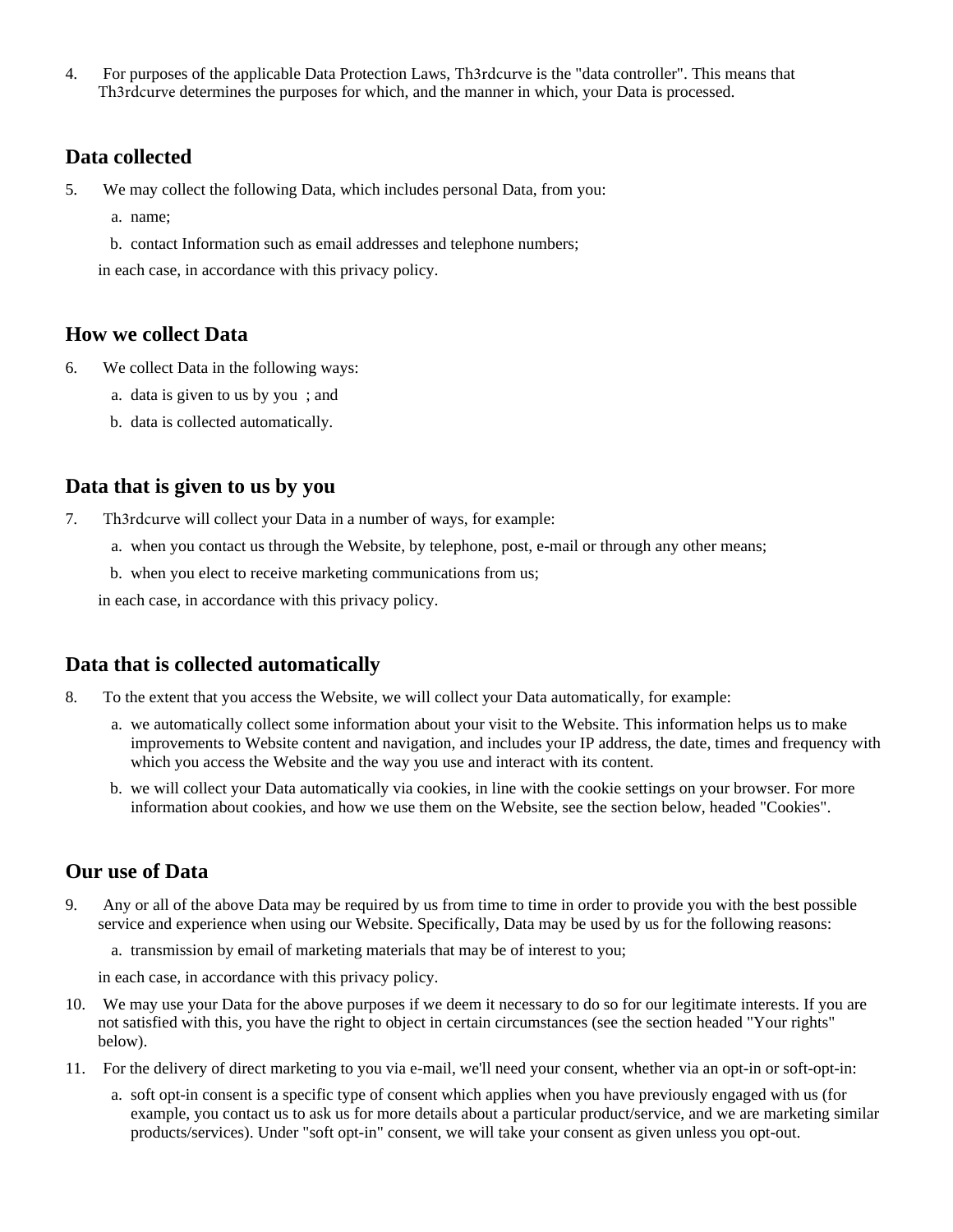- b. for other types of e-marketing, we are required to obtain your explicit consent; that is, you need to take positive and affirmative action when consenting by, for example, checking a tick box that we'll provide.
- c. if you are not satisfied about our approach to marketing, you have the right to withdraw consent at any time. To find out how to withdraw your consent, see the section headed "Your rights" below.

#### **Who we share Data with**

12. We may share your Data with the following groups of people for the following reasons:

a. our employees, agents and/or professional advisors - to allow them to recieve information on our company;

in each case, in accordance with this privacy policy.

#### **Keeping Data secure**

- 13. We will use technical and organisational measures to safeguard your Data, for example:
	- a. access to your account is controlled by a password and a user name that is unique to you.
	- b. we store your Data on secure servers.
- 14. Technical and organisational measures include measures to deal with any suspected data breach. If you suspect any misuse or loss or unauthorised access to your Data, please let us know immediately by contacting us via this e-mail address: info@th3rdcurve.com.
- 15. If you want detailed information from Get Safe Online on how to protect your information and your computers and devices against fraud, identity theft, viruses and many other online problems, please visit www.getsafeonline.org. Get Safe Online is supported by HM Government and leading businesses.

#### **Data retention**

- 16. Unless a longer retention period is required or permitted by law, we will only hold your Data on our systems for the period necessary to fulfil the purposes outlined in this privacy policy or until you request that the Data be deleted.
- 17. Even if we delete your Data, it may persist on backup or archival media for legal, tax or regulatory purposes.

## **Your rights**

- 18. You have the following rights in relation to your Data:
	- a. **Right to access** the right to request (i) copies of the information we hold about you at any time, or (ii) that we modify, update or delete such information. If we provide you with access to the information we hold about you, we will not charge you for this, unless your request is "manifestly unfounded or excessive." Where we are legally permitted to do so, we may refuse your request. If we refuse your request, we will tell you the reasons why.
	- b. **Right to correct** the right to have your Data rectified if it is inaccurate or incomplete.
	- c. **Right to erase** the right to request that we delete or remove your Data from our systems.
	- d. **Right to restrict our use of your Data** the right to "block" us from using your Data or limit the way in which we can use it.
	- e. **Right to data portability** the right to request that we move, copy or transfer your Data.
	- f. **Right to object** the right to object to our use of your Data including where we use it for our legitimate interests.
- 19. To make enquiries, exercise any of your rights set out above, or withdraw your consent to the processing of your Data (where consent is our legal basis for processing your Data), please contact us via this e-mail address: info@th3rdcurve.com.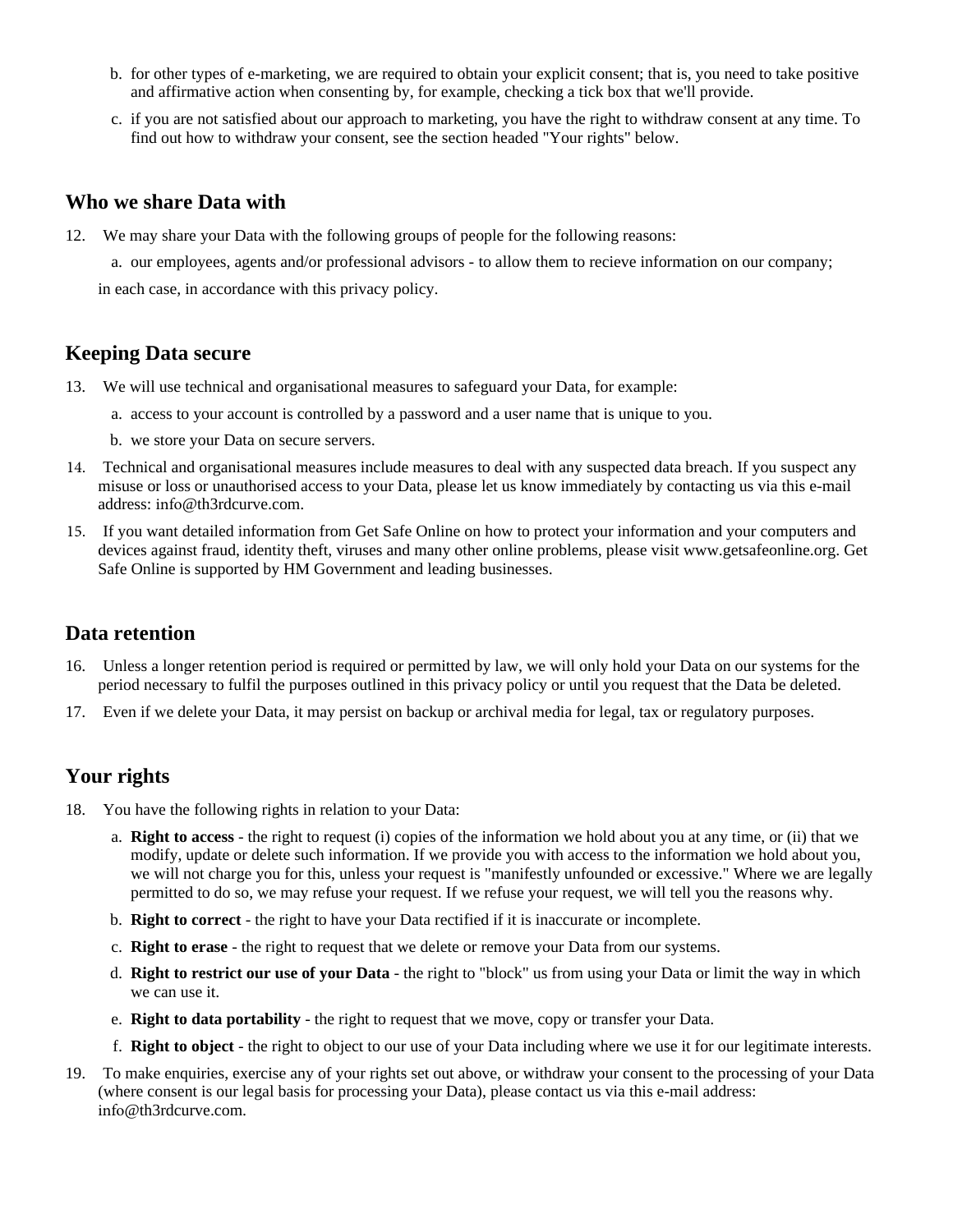- 20. If you are not satisfied with the way a complaint you make in relation to your Data is handled by us, you may be able to refer your complaint to the relevant data protection authority. For the UK, this is the Information Commissioner's Office (ICO). The ICO's contact details can be found on their website at https://ico.org.uk/.
- 21. It is important that the Data we hold about you is accurate and current. Please keep us informed if your Data changes during the period for which we hold it.

#### **Links to other websites**

22. This Website may, from time to time, provide links to other websites. We have no control over such websites and are not responsible for the content of these websites. This privacy policy does not extend to your use of such websites. You are advised to read the privacy policy or statement of other websites prior to using them.

#### **Changes of business ownership and control**

- 23. Th3rdcurve may, from time to time, expand or reduce our business and this may involve the sale and/or the transfer of control of all or part of Th3rdcurve. Data provided by Users will, where it is relevant to any part of our business so transferred, be transferred along with that part and the new owner or newly controlling party will, under the terms of this privacy policy, be permitted to use the Data for the purposes for which it was originally supplied to us.
- 24. We may also disclose Data to a prospective purchaser of our business or any part of it.
- 25. In the above instances, we will take steps with the aim of ensuring your privacy is protected.

## **Cookies**

- 26. This Website may place and access certain Cookies on your computer. Th3rdcurve uses Cookies to improve your experience of using the Website. Th3rdcurve has carefully chosen these Cookies and has taken steps to ensure that your privacy is protected and respected at all times.
- 27. All Cookies used by this Website are used in accordance with current UK and EU Cookie Law.
- 28. Before the Website places Cookies on your computer, you will be presented with a message bar requesting your consent to set those Cookies. By giving your consent to the placing of Cookies, you are enabling Th3rdcurve to provide a better experience and service to you. You may, if you wish, deny consent to the placing of Cookies; however certain features of the Website may not function fully or as intended.
- 29. This Website may place the following Cookies:

| <b>Type of Cookie</b>          | <b>Purpose</b>                                                                                                                                                                                                                                                                     |
|--------------------------------|------------------------------------------------------------------------------------------------------------------------------------------------------------------------------------------------------------------------------------------------------------------------------------|
| Strictly necessary cookies     | These are cookies that are required for the operation of our website. They<br>include, for example, cookies that enable you to log into secure areas of our<br>website, use a shopping cart or make use of e-billing services.                                                     |
| Analytical/performance cookies | They allow us to recognise and count the number of visitors and to see how<br>visitors move around our website when they are using it. This helps us to<br>improve the way our website works, for example, by ensuring that users are<br>finding what they are looking for easily. |
| <b>Functionality cookies</b>   | These are used to recognise you when you return to our website. This enables us<br>to personalise our content for you, greet you by name and remember your<br>preferences (for example, your choice of language or region).                                                        |

- 30. You can find a list of Cookies that we use in the Cookies Schedule.
- 31. You can choose to enable or disable Cookies in your internet browser. By default, most internet browsers accept Cookies but this can be changed. For further details, please consult the help menu in your internet browser.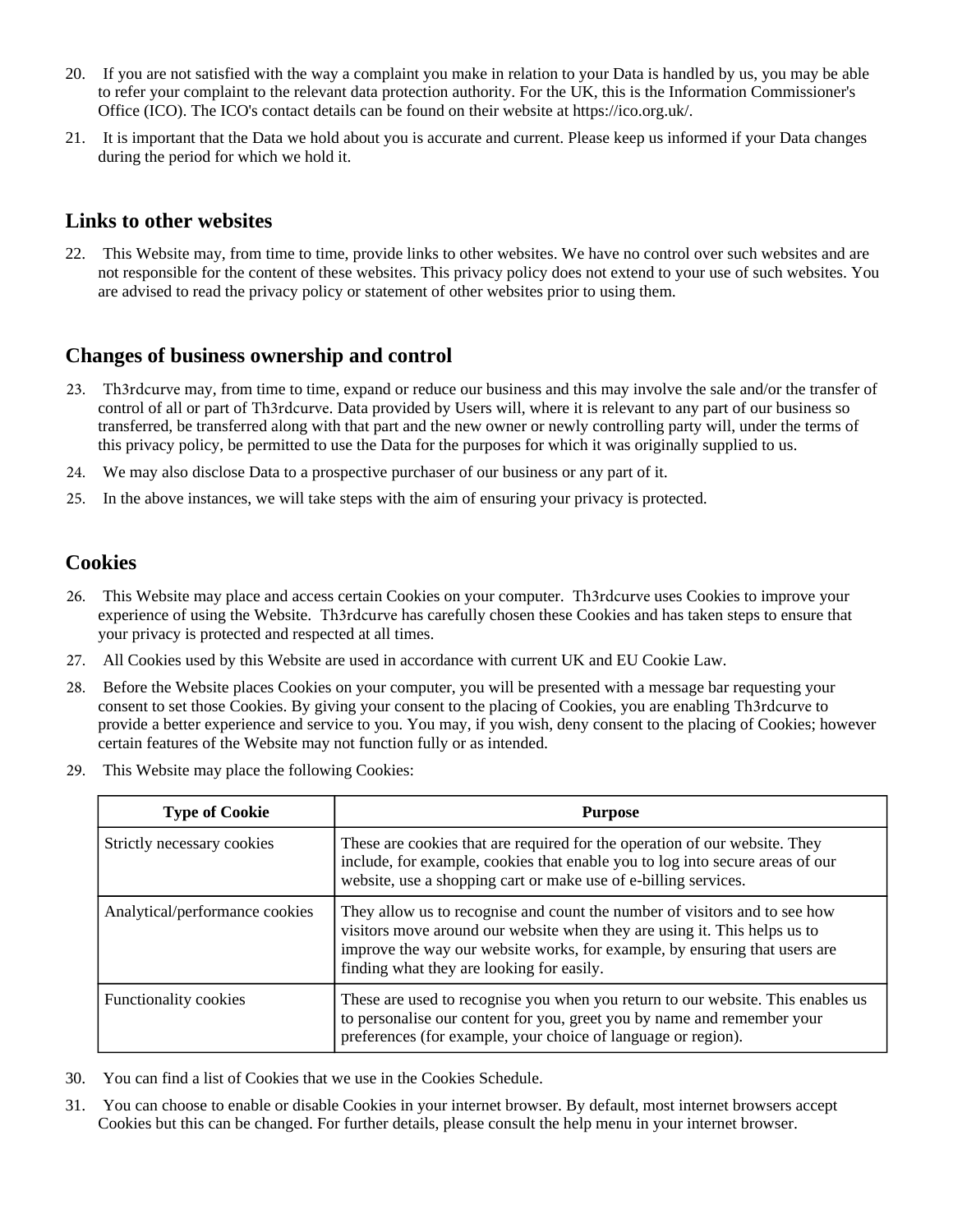- 32. You can choose to delete Cookies at any time; however you may lose any information that enables you to access the Website more quickly and efficiently including, but not limited to, personalisation settings.
- 33. It is recommended that you ensure that your internet browser is up-to-date and that you consult the help and guidance provided by the developer of your internet browser if you are unsure about adjusting your privacy settings.
- 34. For more information generally on cookies, including how to disable them, please refer to aboutcookies.org. You will also find details on how to delete cookies from your computer.

# **General**

- 35. You may not transfer any of your rights under this privacy policy to any other person. We may transfer our rights under this privacy policy where we reasonably believe your rights will not be affected.
- 36. If any court or competent authority finds that any provision of this privacy policy (or part of any provision) is invalid, illegal or unenforceable, that provision or part-provision will, to the extent required, be deemed to be deleted, and the validity and enforceability of the other provisions of this privacy policy will not be affected.
- 37. Unless otherwise agreed, no delay, act or omission by a party in exercising any right or remedy will be deemed a waiver of that, or any other, right or remedy.
- 38. This Agreement will be governed by and interpreted according to the law of England and Wales. All disputes arising under the Agreement will be subject to the exclusive jurisdiction of the English and Welsh courts.

# **Changes to this privacy policy**

39. Th3rdcurve reserves the right to change this privacy policy as we may deem necessary from time to time or as may be required by law. Any changes will be immediately posted on the Website and you are deemed to have accepted the terms of the privacy policy on your first use of the Website following the alterations.

You may contact Th3rdcurve by email at info@th3rdcurve.com.

## **Attribution**

40. This privacy policy was created using a document from [Rocket Lawyer](https://www.rocketlawyer.com/gb/en/) (https://www.rocketlawyer.com/gb/en). **02 December 2019**